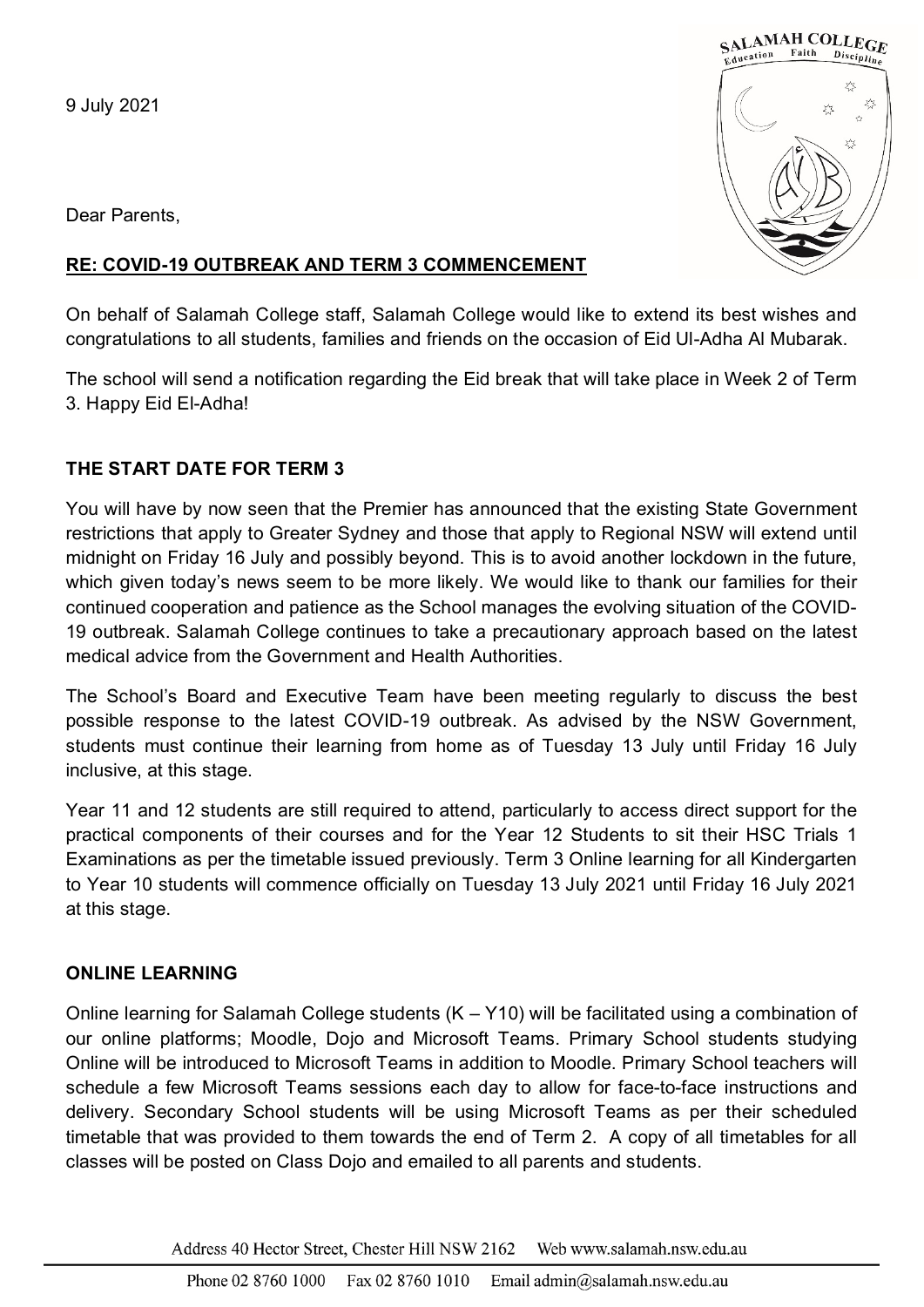### **STUDENT ATTENDANCE**

In line with School Policy and legislative requirements, student attendance must be registered for on-site and online remote learning. All online students are required to log in their presence. Primary students must log onto Moodle and Microsoft Teams at 9:00 am and Secondary students must log onto Microsoft Teams by 8:40am daily. Attendance is monitored by class teachers and executive members. If your child is unable to attend his or her online or on-site classes, please notify the class teacher and call the Administration Office to explain such absence. Alternatively, you could send an email to [admin@salamah.nsw.edu.au](mailto:admin@salamah.nsw.edu.au) to inform the school of such absence.

#### **COMMUNICATION**

Parents who have any academic concerns about their child(ren) are requested to communicate directly with the class teachers via email or ClassDojo.

Questions or concerns relating to the general well-being of the children or the general teaching arrangements for home learning plans can be directed to the School on the following Email address:

[admin@salamah.nsw.edu.au](mailto:admin@salamah.nsw.edu.au)

## **PARENT GUIDELINES**

The School will continue to implement its risk management strategies in relation to all interactions between all members of the School community. Face to face interactions staff and parents will not take place at this stage. All communications can be exercised via email, telephone or online communication between parents and the School. Parents and non-essential visitors will not be allowed on school premises until further notice as advised by the NSW Government and the Health Authorities. In this regard, parents are kindly required to promote and model good hygiene to their children at home and to raise their children awareness about Covid 19.

Parents of students studying Online, are requested to establish routines and expectations from the first day of Term 3. Students should begin their studies as per their timetable and the guidelines provided and are expected to maintain normal school day routines as far as possible. It is important that parents set these expectations for their children and support them throughout the day.

In supporting parents to properly manage their children online learning we have organised a Zoom Meeting for all parents to attend. This meeting will explain all matters related to the proper use of Teams, and Moodle. In addition, a series of documents with clear guidelines and instructions will be sent to all parents to use as a guide when accessing or assisting their children on Teams or Moodle.

*A link to this zoom session will be sent straight to your mobile phone number. The Meeting will take place on Monday 12 July 2021 at 12:00pm. If you happen to miss this session, you can watch on the school YouTube channel. The session will be uploaded after it is finished.*

> Address 40 Hector Street, Chester Hill NSW 2162 Web www.salamah.nsw.edu.au